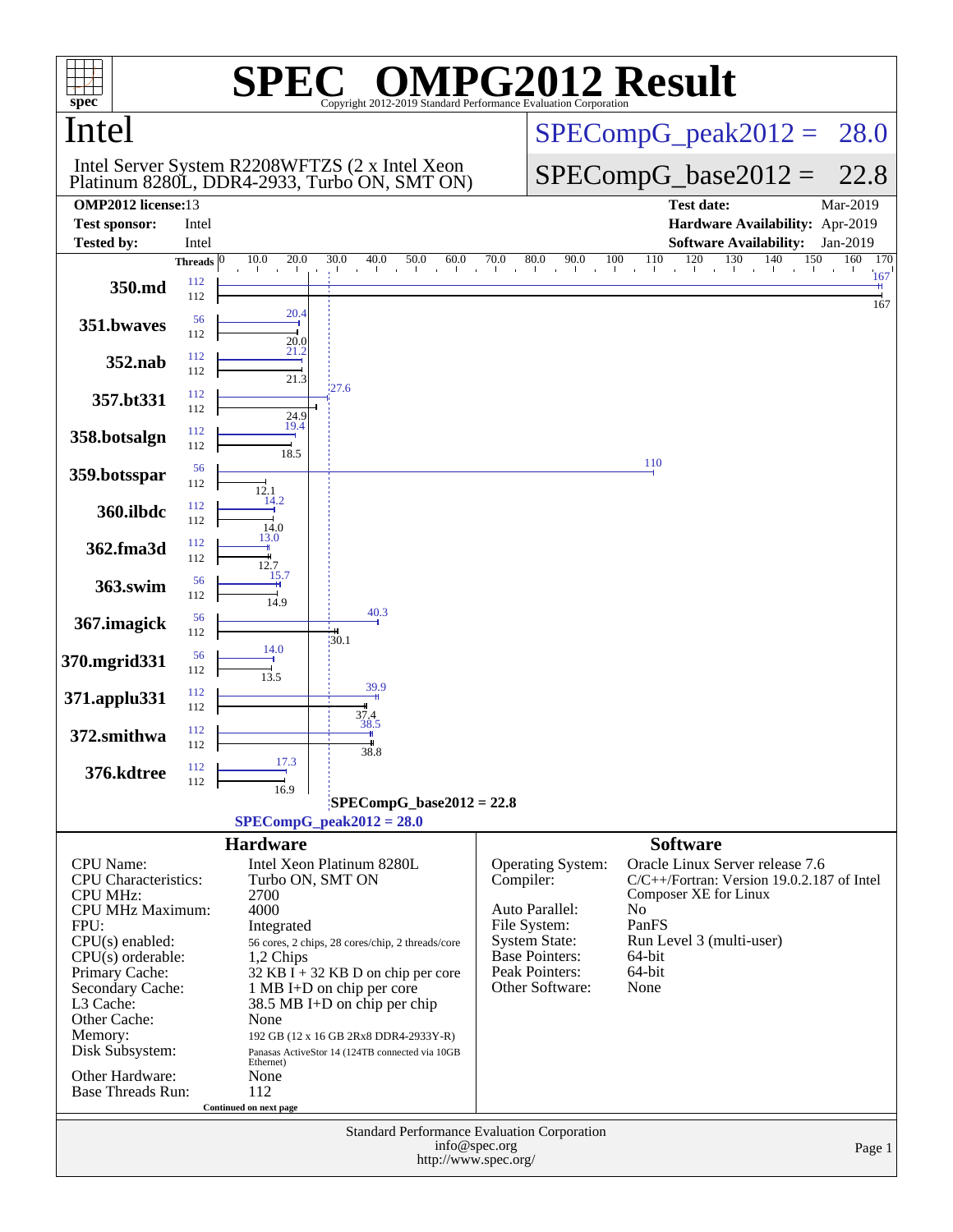

#### Intel

#### Platinum 8280L, DDR4-2933, Turbo ON, SMT ON) Intel Server System R2208WFTZS (2 x Intel Xeon

[Minimum Peak Threads:](http://www.spec.org/auto/omp2012/Docs/result-fields.html#MinimumPeakThreads) 56<br>Maximum Peak Threads: 112

[Maximum Peak Threads:](http://www.spec.org/auto/omp2012/Docs/result-fields.html#MaximumPeakThreads)

 $SPECompG_peak2012 = 28.0$  $SPECompG_peak2012 = 28.0$ 

 $SPECompG_base2012 = 22.8$  $SPECompG_base2012 = 22.8$ 

**[OMP2012 license:](http://www.spec.org/auto/omp2012/Docs/result-fields.html#OMP2012license)**13 **[Test date:](http://www.spec.org/auto/omp2012/Docs/result-fields.html#Testdate)** Mar-2019 **[Test sponsor:](http://www.spec.org/auto/omp2012/Docs/result-fields.html#Testsponsor)** Intel **[Hardware Availability:](http://www.spec.org/auto/omp2012/Docs/result-fields.html#HardwareAvailability)** Apr-2019

**[Tested by:](http://www.spec.org/auto/omp2012/Docs/result-fields.html#Testedby)** Intel **[Software Availability:](http://www.spec.org/auto/omp2012/Docs/result-fields.html#SoftwareAvailability)** Jan-2019

|                         |             |                                                                                                                                                                                                                                                                                       |       |                |       | <b>Results Table</b>  |       |     |                        |              |                |              |                                                                            |              |  |
|-------------------------|-------------|---------------------------------------------------------------------------------------------------------------------------------------------------------------------------------------------------------------------------------------------------------------------------------------|-------|----------------|-------|-----------------------|-------|-----|------------------------|--------------|----------------|--------------|----------------------------------------------------------------------------|--------------|--|
|                         | <b>Base</b> |                                                                                                                                                                                                                                                                                       |       |                |       |                       |       |     | <b>Peak</b>            |              |                |              |                                                                            |              |  |
| <b>Benchmark</b>        |             | Threads Seconds                                                                                                                                                                                                                                                                       | Ratio | <b>Seconds</b> | Ratio | <b>Seconds</b>        | Ratio |     | <b>Threads Seconds</b> | <b>Ratio</b> | <b>Seconds</b> | <b>Ratio</b> | <b>Seconds</b>                                                             | <b>Ratio</b> |  |
| 350.md                  | 112         | 27.7                                                                                                                                                                                                                                                                                  | 167   | 27.7           | 167   | 27.7                  | 167   | 112 | 27.7                   | 167          | 27.8           | 166          | 27.7                                                                       | 167          |  |
| 351.bwaves              | 112         | 226                                                                                                                                                                                                                                                                                   | 20.0  | 225            | 20.1  | 227                   | 20.0  | 56  | 221                    | 20.5         | 222            | 20.4         | 222                                                                        | 20.4         |  |
| $352$ .nab              | 112         | 183                                                                                                                                                                                                                                                                                   | 21.3  | 183            | 21.3  | 183                   | 21.3  | 112 | 183                    | 21.2         | 183            | 21.2         | 184                                                                        | 21.2         |  |
| 357.bt331               | 112         | 192                                                                                                                                                                                                                                                                                   | 24.7  | 190            | 25.0  | 190                   | 24.9  | 112 | 172                    | 27.6         | 172            | 27.6         | 172                                                                        | 27.6         |  |
| 358.botsalgn            | 112         | 235                                                                                                                                                                                                                                                                                   | 18.5  | 235            | 18.5  | 235                   | 18.5  | 112 | 224                    | 19.4         | 224            | 19.4         | 224                                                                        | <b>19.4</b>  |  |
| 359.botsspar            | 112         | 435                                                                                                                                                                                                                                                                                   | 12.1  | 435            | 12.1  | 434                   | 12.1  | 56  | 47.9                   | 110          | 47.8           | 110          | 47.9                                                                       | 110          |  |
| 360.ilbdc               | 112         | 255                                                                                                                                                                                                                                                                                   | 14.0  | 254            | 14.0  | 254                   | 14.0  | 112 | 250                    | 14.3         | 250            | 14.2         | 250                                                                        | 14.2         |  |
| 362.fma3d               | 112         | 298                                                                                                                                                                                                                                                                                   | 12.7  | 285            | 13.3  | 301                   | 12.6  | 112 | 307                    | 12.4         | 293            | 13.0         | 292                                                                        | 13.0         |  |
| $363$ .swim             | 112         | 303                                                                                                                                                                                                                                                                                   | 14.9  | 303            | 14.9  | 304                   | 14.9  | 56  | 307                    | 14.8         | 289            | 15.7         | 289                                                                        | 15.7         |  |
| 367.imagick             | 112         | 238                                                                                                                                                                                                                                                                                   | 29.5  | 231            | 30.4  | 234                   | 30.1  | 56  | <b>174</b>             | 40.3         | 174            | 40.5         | 175                                                                        | 40.3         |  |
| 370.mgrid331            | 112         | 327                                                                                                                                                                                                                                                                                   | 13.5  | 327            | 13.5  | 327                   | 13.5  | 56  | 314                    | 14.1         | 315            | <b>14.0</b>  | 315                                                                        | 14.0         |  |
| $ 371 \text{.applu}331$ | 112         | 161                                                                                                                                                                                                                                                                                   | 37.6  | 164            | 37.0  | 162                   | 37.4  | 112 | 152                    | 39.8         | 150            | 40.5         | <b>152</b>                                                                 | 39.9         |  |
| 372.smithwa             | 112         | 137                                                                                                                                                                                                                                                                                   | 39.2  | 139            | 38.5  | 138                   | 38.8  | 112 | 139                    | 38.5         | 138            | 39.0         | 140                                                                        | 38.3         |  |
| 376.kdtree              | 112         | 267                                                                                                                                                                                                                                                                                   | 16.8  | 267            | 16.9  | 266                   | 16.9  | 112 | 260                    | 17.3         | 261            | 17.3         | 260                                                                        | 17.3         |  |
|                         |             | Results appear in the order in which they were run. Bold underlined text indicates a median measurement.                                                                                                                                                                              |       |                |       |                       |       |     |                        |              |                |              |                                                                            |              |  |
|                         |             | Sysinfo program /global/panfs02/innl/aknyaze1/OMP2012/1.1/Docs/sysinfo<br>Revision 563 of 2016-06-10 (097295389cf6073d8c3b03fa376740a5)<br>running on elc02 Tue Mar 26 20:16:21 2019                                                                                                  |       |                |       | <b>Platform Notes</b> |       |     |                        |              |                |              |                                                                            |              |  |
|                         |             | This section contains SUT (System Under Test) info as seen by<br>some common utilities. To remove or add to this section, see:<br>http://www.spec.org/omp2012/Docs/config.html#sysinfo<br>From /proc/cpuinfo                                                                          |       |                |       |                       |       |     |                        |              |                |              |                                                                            |              |  |
|                         | caution.)   | model name : Intel(R) Xeon(R) Platinum 8280L CPU @ 2.70GHz<br>2 "physical id"s (chips)<br>112 "processors"<br>cores, siblings (Caution: counting these is hw and system dependent.<br>following excerpts from /proc/cpuinfo might not be reliable.<br>cpu cores : 28<br>siblings : 56 |       |                |       |                       |       |     |                        |              |                | Use with     | The                                                                        |              |  |
|                         |             |                                                                                                                                                                                                                                                                                       |       |                |       |                       |       |     |                        |              |                |              | physical 0: cores 0 1 2 3 4 5 6 8 9 10 11 12 13 14 16 17 18 19 20 21 22 24 |              |  |

#### 25 26 27 28 29 30 physical 1: cores 0 1 2 3 4 5 6 8 9 10 11 12 13 14 16 17 18 19 20 21 22 24 25 26 27 28 29 30 cache size : 39424 KB

Continued on next page

Standard Performance Evaluation Corporation [info@spec.org](mailto:info@spec.org) <http://www.spec.org/>

Page 2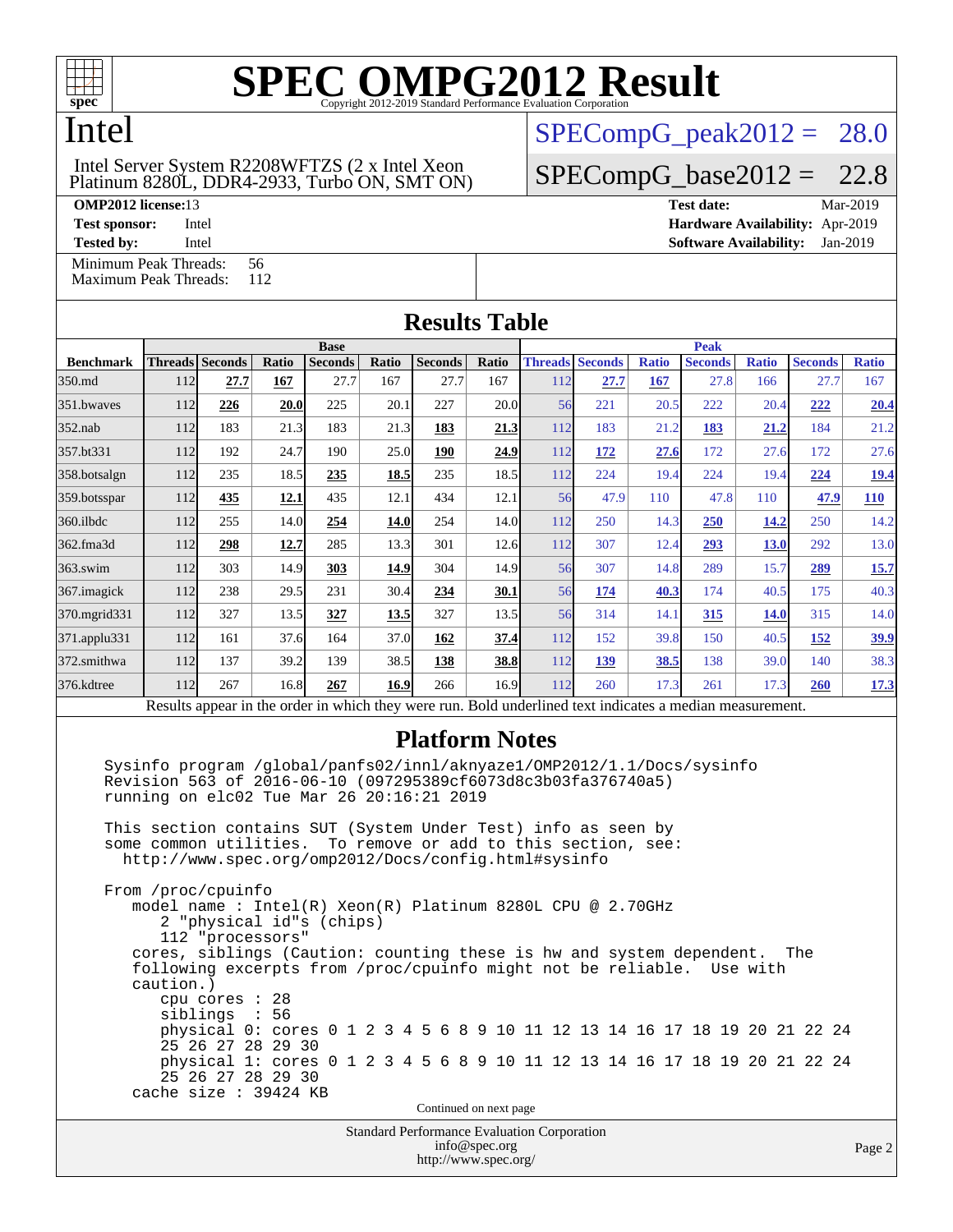

#### **[SPEC OMPG2012 Result](http://www.spec.org/auto/omp2012/Docs/result-fields.html#SPECOMPG2012Result)** Copyright 2012-2019 Standard Performance Evaluation

#### Intel

Platinum 8280L, DDR4-2933, Turbo ON, SMT ON) Intel Server System R2208WFTZS (2 x Intel Xeon

 $SPECompG<sub>peak2012</sub> = 28.0$ 

 $SPECompG_base2012 = 22.8$  $SPECompG_base2012 = 22.8$ 

**[OMP2012 license:](http://www.spec.org/auto/omp2012/Docs/result-fields.html#OMP2012license)**13 **[Test date:](http://www.spec.org/auto/omp2012/Docs/result-fields.html#Testdate)** Mar-2019 **[Test sponsor:](http://www.spec.org/auto/omp2012/Docs/result-fields.html#Testsponsor)** Intel **[Hardware Availability:](http://www.spec.org/auto/omp2012/Docs/result-fields.html#HardwareAvailability)** Apr-2019 **[Tested by:](http://www.spec.org/auto/omp2012/Docs/result-fields.html#Testedby)** Intel **[Software Availability:](http://www.spec.org/auto/omp2012/Docs/result-fields.html#SoftwareAvailability)** Jan-2019

#### **[Platform Notes \(Continued\)](http://www.spec.org/auto/omp2012/Docs/result-fields.html#PlatformNotes)**

Standard Performance Evaluation Corporation [info@spec.org](mailto:info@spec.org) <http://www.spec.org/> Page 3 From /proc/meminfo MemTotal: 196689540 kB HugePages\_Total: 0<br>Hugepagesize: 2048 kB Hugepagesize: From /etc/\*release\* /etc/\*version\* oracle-release: Oracle Linux Server release 7.6 os-release: NAME="Oracle Linux Server" VERSION="7.6" ID="ol" VARIANT="Server" VARIANT\_ID="server" VERSION\_ID="7.6" PRETTY\_NAME="Oracle Linux Server 7.6" ANSI\_COLOR="0;31" redhat-release: Red Hat Enterprise Linux Server release 7.6 (Maipo) system-release: Oracle Linux Server release 7.6 system-release-cpe: cpe:/o:oracle:linux:7:6:server uname -a: Linux elc02 3.10.0-957.5.1.el7.crt1.x86\_64 #1 SMP Fri Feb 1 14:04:43 MST 2019 x86\_64 x86\_64 x86\_64 GNU/Linux run-level 3 Mar 25 16:12 SPEC is set to: /global/panfs02/innl/aknyaze1/OMP2012/1.1 Type Size Used Avail Use% Mounted on panfs://36.101.212.1/innl panfs 269T 200T 70T 75% /global/panfs02/innl Additional information from dmidecode: Warning: Use caution when you interpret this section. The 'dmidecode' program reads system data which is "intended to allow hardware to be accurately determined", but the intent may not be met, as there are frequent changes to hardware, firmware, and the "DMTF SMBIOS" standard. (End of data from sysinfo program) **[General Notes](http://www.spec.org/auto/omp2012/Docs/result-fields.html#GeneralNotes)** ======================================================================== General base OMP Library Settings ENV\_KMP\_AFFINITY=compact,0,verbose ======================================================================== General peak OMP Library Settings ENV\_KMP\_AFFINITY=compact,0,verbose ======================================================================== Continued on next page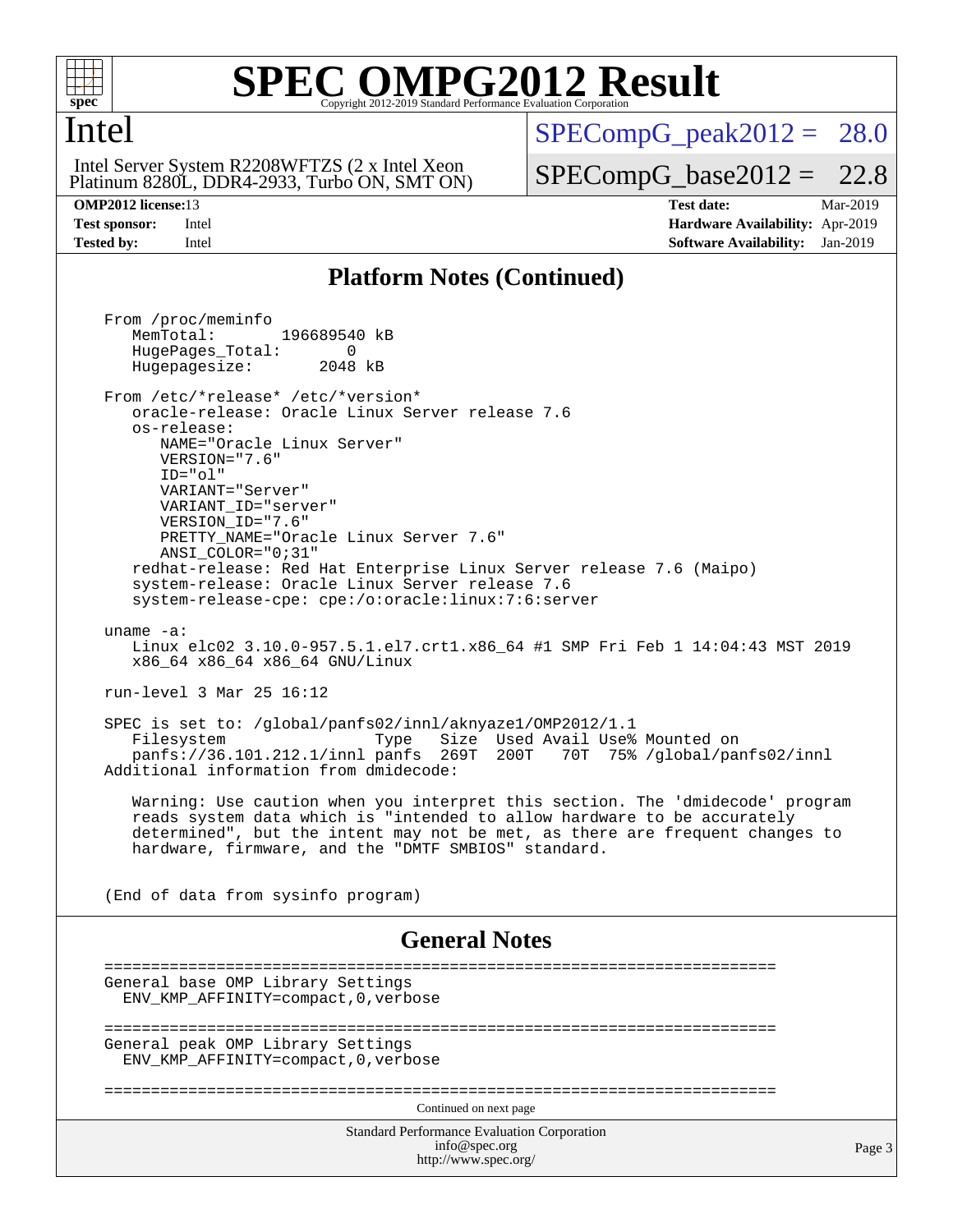

## Intel

Platinum 8280L, DDR4-2933, Turbo ON, SMT ON) Intel Server System R2208WFTZS (2 x Intel Xeon

 $SPECompG_peak2012 = 28.0$  $SPECompG_peak2012 = 28.0$ 

 $SPECompG_base2012 = 22.8$  $SPECompG_base2012 = 22.8$ 

**[OMP2012 license:](http://www.spec.org/auto/omp2012/Docs/result-fields.html#OMP2012license)**13 **[Test date:](http://www.spec.org/auto/omp2012/Docs/result-fields.html#Testdate)** Mar-2019 **[Test sponsor:](http://www.spec.org/auto/omp2012/Docs/result-fields.html#Testsponsor)** Intel **[Hardware Availability:](http://www.spec.org/auto/omp2012/Docs/result-fields.html#HardwareAvailability)** Apr-2019 **[Tested by:](http://www.spec.org/auto/omp2012/Docs/result-fields.html#Testedby)** Intel **[Software Availability:](http://www.spec.org/auto/omp2012/Docs/result-fields.html#SoftwareAvailability)** Jan-2019

#### **[General Notes \(Continued\)](http://www.spec.org/auto/omp2012/Docs/result-fields.html#GeneralNotes)**

| Per benchmark peak OMP Library Settings                                                                                                                                                                                                                                                                                                                                                                                                                                                                                                                                                                                                                                   |        |
|---------------------------------------------------------------------------------------------------------------------------------------------------------------------------------------------------------------------------------------------------------------------------------------------------------------------------------------------------------------------------------------------------------------------------------------------------------------------------------------------------------------------------------------------------------------------------------------------------------------------------------------------------------------------------|--------|
| System settings notes:<br>Intel Turbo Boost Technology (Turbo) : Enabled                                                                                                                                                                                                                                                                                                                                                                                                                                                                                                                                                                                                  |        |
| General OMP Library Settings<br>KMP LIBRARY=turnaround<br>KMP STACKSIZE=292M<br>KMP BLOCKTIME=infinite<br>OMP DYNAMIC=FALSE<br>OMP NESTED=FALSE<br>OMP_SCHEDULE=static<br>Spectre and Meltdown<br>Yes: The test sponsor attests, as of date of publication, that CVE-2017-5754 (Meltdown)<br>is mitigated in the system as tested and documented.<br>Yes: The test sponsor attests, as of date of publication, that CVE-2017-5753 (Spectre variant 1)<br>is mitigated in the system as tested and documented.<br>Yes: The test sponsor attests, as of date of publication, that CVE-2017-5715 (Spectre variant 2)<br>is mitigated in the system as tested and documented. |        |
| =======================<br>351.bwaves:peak:<br>ENV_KMP_AFFINITY=compact, 1, verbose                                                                                                                                                                                                                                                                                                                                                                                                                                                                                                                                                                                       |        |
| 359.botsspar:peak:<br>ENV_KMP_AFFINITY=compact, 1, verbose                                                                                                                                                                                                                                                                                                                                                                                                                                                                                                                                                                                                                |        |
| ==========================<br>363.swin:peak:<br>ENV_KMP_AFFINITY=compact, 1, verbose                                                                                                                                                                                                                                                                                                                                                                                                                                                                                                                                                                                      |        |
| 367.imagick:peak:<br>ENV_KMP_AFFINITY=compact, 1, verbose                                                                                                                                                                                                                                                                                                                                                                                                                                                                                                                                                                                                                 |        |
| $370.\text{mgrid}331:\text{peak}:$<br>ENV_KMP_AFFINITY=compact, 1, verbose                                                                                                                                                                                                                                                                                                                                                                                                                                                                                                                                                                                                |        |
| <b>Base Compiler Invocation</b>                                                                                                                                                                                                                                                                                                                                                                                                                                                                                                                                                                                                                                           |        |
| C benchmarks:<br>icc                                                                                                                                                                                                                                                                                                                                                                                                                                                                                                                                                                                                                                                      |        |
| $C_{++}$ benchmarks:<br>icpc                                                                                                                                                                                                                                                                                                                                                                                                                                                                                                                                                                                                                                              |        |
| Continued on next page                                                                                                                                                                                                                                                                                                                                                                                                                                                                                                                                                                                                                                                    |        |
| Standard Performance Evaluation Corporation<br>info@spec.org<br>http://www.spec.org/                                                                                                                                                                                                                                                                                                                                                                                                                                                                                                                                                                                      | Page 4 |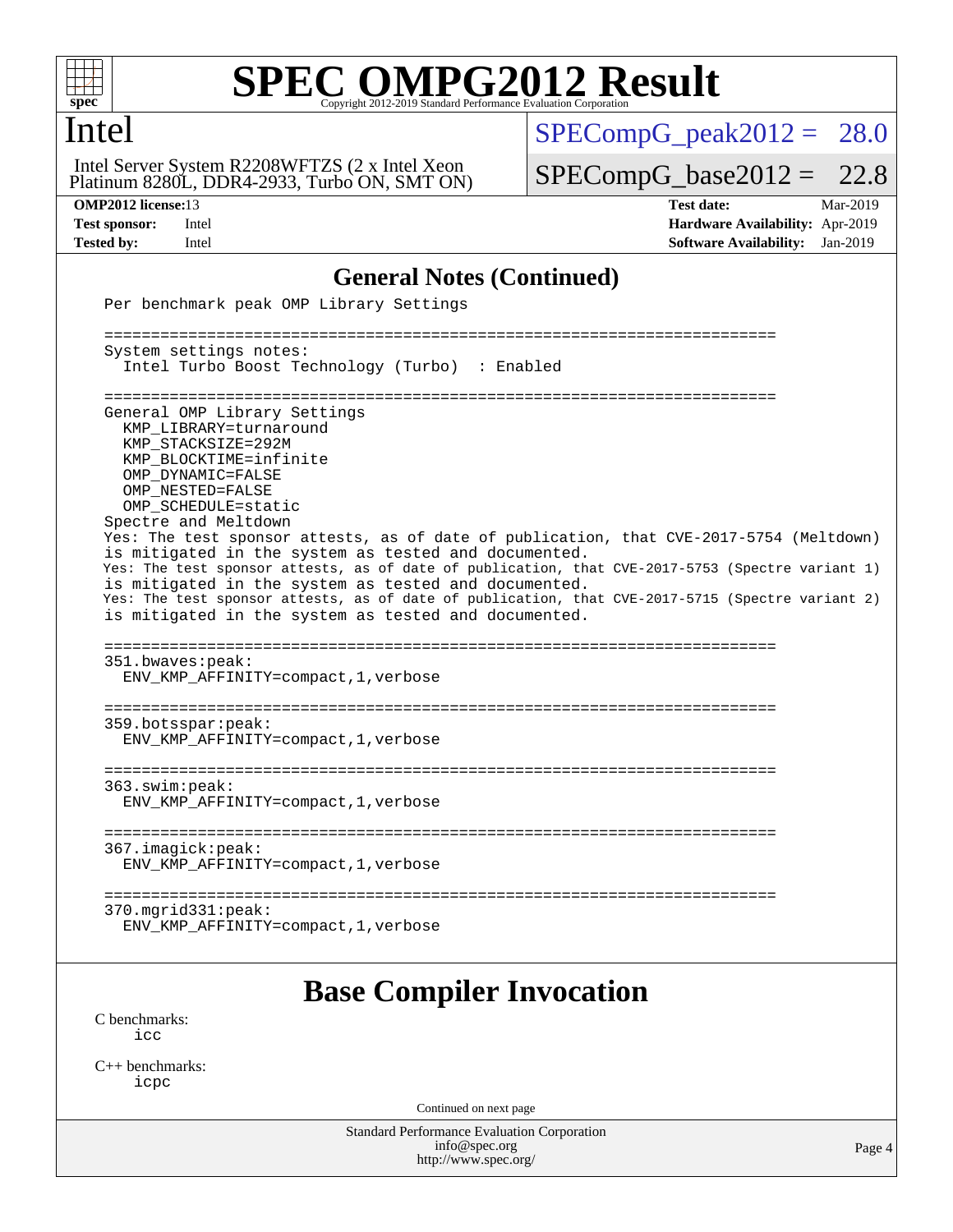

#### Intel

Platinum 8280L, DDR4-2933, Turbo ON, SMT ON) Intel Server System R2208WFTZS (2 x Intel Xeon

 $SPECompG<sub>peak2012</sub> = 28.0$ 

 $SPECompG_base2012 = 22.8$  $SPECompG_base2012 = 22.8$ 

**[OMP2012 license:](http://www.spec.org/auto/omp2012/Docs/result-fields.html#OMP2012license)**13 **[Test date:](http://www.spec.org/auto/omp2012/Docs/result-fields.html#Testdate)** Mar-2019 **[Test sponsor:](http://www.spec.org/auto/omp2012/Docs/result-fields.html#Testsponsor)** Intel **[Hardware Availability:](http://www.spec.org/auto/omp2012/Docs/result-fields.html#HardwareAvailability)** Apr-2019 **[Tested by:](http://www.spec.org/auto/omp2012/Docs/result-fields.html#Testedby)** Intel **[Software Availability:](http://www.spec.org/auto/omp2012/Docs/result-fields.html#SoftwareAvailability)** Jan-2019

## **[Base Compiler Invocation \(Continued\)](http://www.spec.org/auto/omp2012/Docs/result-fields.html#BaseCompilerInvocation)**

[Fortran benchmarks](http://www.spec.org/auto/omp2012/Docs/result-fields.html#Fortranbenchmarks): [ifort](http://www.spec.org/omp2012/results/res2019q2/omp2012-20190327-00178.flags.html#user_FCbase_intel_ifort_8a5e5e06b19a251bdeaf8fdab5d62f20)

#### **[Base Portability Flags](http://www.spec.org/auto/omp2012/Docs/result-fields.html#BasePortabilityFlags)**

 350.md: [-FR](http://www.spec.org/omp2012/results/res2019q2/omp2012-20190327-00178.flags.html#user_baseFPORTABILITY350_md_f-FR) 357.bt331: [-mcmodel=medium](http://www.spec.org/omp2012/results/res2019q2/omp2012-20190327-00178.flags.html#user_basePORTABILITY357_bt331_f-mcmodel_3a41622424bdd074c4f0f2d2f224c7e5) 363.swim: [-mcmodel=medium](http://www.spec.org/omp2012/results/res2019q2/omp2012-20190327-00178.flags.html#user_basePORTABILITY363_swim_f-mcmodel_3a41622424bdd074c4f0f2d2f224c7e5) 367.imagick: [-std=c99](http://www.spec.org/omp2012/results/res2019q2/omp2012-20190327-00178.flags.html#user_baseCPORTABILITY367_imagick_f-std_2ec6533b6e06f1c4a6c9b78d9e9cde24)

### **[Base Optimization Flags](http://www.spec.org/auto/omp2012/Docs/result-fields.html#BaseOptimizationFlags)**

[C benchmarks](http://www.spec.org/auto/omp2012/Docs/result-fields.html#Cbenchmarks):

[-O3](http://www.spec.org/omp2012/results/res2019q2/omp2012-20190327-00178.flags.html#user_CCbase_f-O3) [-qopenmp](http://www.spec.org/omp2012/results/res2019q2/omp2012-20190327-00178.flags.html#user_CCbase_f-qopenmp) [-xCORE-AVX512](http://www.spec.org/omp2012/results/res2019q2/omp2012-20190327-00178.flags.html#user_CCbase_f-xCORE-AVX512) [-qopt-zmm-usage=high](http://www.spec.org/omp2012/results/res2019q2/omp2012-20190327-00178.flags.html#user_CCbase_f-qopt-zmm-usage_213d857421e75f2db2f896f7900465fb) [-fp-model fast=2](http://www.spec.org/omp2012/results/res2019q2/omp2012-20190327-00178.flags.html#user_CCbase_f-fp-model_a7fb8ccb7275e23f0079632c153cfcab) [-ansi-alias](http://www.spec.org/omp2012/results/res2019q2/omp2012-20190327-00178.flags.html#user_CCbase_f-ansi-alias) [-no-prec-div](http://www.spec.org/omp2012/results/res2019q2/omp2012-20190327-00178.flags.html#user_CCbase_f-no-prec-div) [-no-prec-sqrt](http://www.spec.org/omp2012/results/res2019q2/omp2012-20190327-00178.flags.html#user_CCbase_f-no-prec-sqrt) [-ipo](http://www.spec.org/omp2012/results/res2019q2/omp2012-20190327-00178.flags.html#user_CCbase_f-ipo_84062ab53814f613187d02344b8f49a7) [-qopt-prefetch=0](http://www.spec.org/omp2012/results/res2019q2/omp2012-20190327-00178.flags.html#user_CCbase_f-qopt-prefetch_ce172c705aa924d14c76f32fff3f4886)

[C++ benchmarks:](http://www.spec.org/auto/omp2012/Docs/result-fields.html#CXXbenchmarks)

[-O3](http://www.spec.org/omp2012/results/res2019q2/omp2012-20190327-00178.flags.html#user_CXXbase_f-O3) [-qopenmp](http://www.spec.org/omp2012/results/res2019q2/omp2012-20190327-00178.flags.html#user_CXXbase_f-qopenmp) [-xCORE-AVX512](http://www.spec.org/omp2012/results/res2019q2/omp2012-20190327-00178.flags.html#user_CXXbase_f-xCORE-AVX512) [-qopt-zmm-usage=high](http://www.spec.org/omp2012/results/res2019q2/omp2012-20190327-00178.flags.html#user_CXXbase_f-qopt-zmm-usage_213d857421e75f2db2f896f7900465fb) [-fp-model fast=2](http://www.spec.org/omp2012/results/res2019q2/omp2012-20190327-00178.flags.html#user_CXXbase_f-fp-model_a7fb8ccb7275e23f0079632c153cfcab) [-ansi-alias](http://www.spec.org/omp2012/results/res2019q2/omp2012-20190327-00178.flags.html#user_CXXbase_f-ansi-alias) [-no-prec-div](http://www.spec.org/omp2012/results/res2019q2/omp2012-20190327-00178.flags.html#user_CXXbase_f-no-prec-div) [-no-prec-sqrt](http://www.spec.org/omp2012/results/res2019q2/omp2012-20190327-00178.flags.html#user_CXXbase_f-no-prec-sqrt) [-ipo](http://www.spec.org/omp2012/results/res2019q2/omp2012-20190327-00178.flags.html#user_CXXbase_f-ipo_84062ab53814f613187d02344b8f49a7) [-qopt-prefetch=0](http://www.spec.org/omp2012/results/res2019q2/omp2012-20190327-00178.flags.html#user_CXXbase_f-qopt-prefetch_ce172c705aa924d14c76f32fff3f4886)

[Fortran benchmarks](http://www.spec.org/auto/omp2012/Docs/result-fields.html#Fortranbenchmarks):

[-O3](http://www.spec.org/omp2012/results/res2019q2/omp2012-20190327-00178.flags.html#user_FCbase_f-O3) [-qopenmp](http://www.spec.org/omp2012/results/res2019q2/omp2012-20190327-00178.flags.html#user_FCbase_f-qopenmp) [-xCORE-AVX512](http://www.spec.org/omp2012/results/res2019q2/omp2012-20190327-00178.flags.html#user_FCbase_f-xCORE-AVX512) [-qopt-zmm-usage=high](http://www.spec.org/omp2012/results/res2019q2/omp2012-20190327-00178.flags.html#user_FCbase_f-qopt-zmm-usage_213d857421e75f2db2f896f7900465fb) [-fp-model fast=2](http://www.spec.org/omp2012/results/res2019q2/omp2012-20190327-00178.flags.html#user_FCbase_f-fp-model_a7fb8ccb7275e23f0079632c153cfcab) [-ansi-alias](http://www.spec.org/omp2012/results/res2019q2/omp2012-20190327-00178.flags.html#user_FCbase_f-ansi-alias) [-no-prec-div](http://www.spec.org/omp2012/results/res2019q2/omp2012-20190327-00178.flags.html#user_FCbase_f-no-prec-div) [-no-prec-sqrt](http://www.spec.org/omp2012/results/res2019q2/omp2012-20190327-00178.flags.html#user_FCbase_f-no-prec-sqrt) [-ipo](http://www.spec.org/omp2012/results/res2019q2/omp2012-20190327-00178.flags.html#user_FCbase_f-ipo_84062ab53814f613187d02344b8f49a7) [-qopt-prefetch=0](http://www.spec.org/omp2012/results/res2019q2/omp2012-20190327-00178.flags.html#user_FCbase_f-qopt-prefetch_ce172c705aa924d14c76f32fff3f4886) [-align all](http://www.spec.org/omp2012/results/res2019q2/omp2012-20190327-00178.flags.html#user_FCbase_f-align_1ebfa66158b49aff21b037afc4046011)

#### **[Peak Compiler Invocation](http://www.spec.org/auto/omp2012/Docs/result-fields.html#PeakCompilerInvocation)**

[C benchmarks](http://www.spec.org/auto/omp2012/Docs/result-fields.html#Cbenchmarks): [icc](http://www.spec.org/omp2012/results/res2019q2/omp2012-20190327-00178.flags.html#user_CCpeak_intel_icc_a87c68a857bc5ec5362391a49d3a37a6)

[C++ benchmarks:](http://www.spec.org/auto/omp2012/Docs/result-fields.html#CXXbenchmarks) [icpc](http://www.spec.org/omp2012/results/res2019q2/omp2012-20190327-00178.flags.html#user_CXXpeak_intel_icpc_2d899f8d163502b12eb4a60069f80c1c)

[Fortran benchmarks](http://www.spec.org/auto/omp2012/Docs/result-fields.html#Fortranbenchmarks): [ifort](http://www.spec.org/omp2012/results/res2019q2/omp2012-20190327-00178.flags.html#user_FCpeak_intel_ifort_8a5e5e06b19a251bdeaf8fdab5d62f20)

### **[Peak Portability Flags](http://www.spec.org/auto/omp2012/Docs/result-fields.html#PeakPortabilityFlags)**

 350.md: [-FR](http://www.spec.org/omp2012/results/res2019q2/omp2012-20190327-00178.flags.html#user_peakFPORTABILITY350_md_f-FR) 357.bt331: [-mcmodel=medium](http://www.spec.org/omp2012/results/res2019q2/omp2012-20190327-00178.flags.html#user_peakPORTABILITY357_bt331_f-mcmodel_3a41622424bdd074c4f0f2d2f224c7e5) 363.swim: [-mcmodel=medium](http://www.spec.org/omp2012/results/res2019q2/omp2012-20190327-00178.flags.html#user_peakPORTABILITY363_swim_f-mcmodel_3a41622424bdd074c4f0f2d2f224c7e5)

Continued on next page

Standard Performance Evaluation Corporation [info@spec.org](mailto:info@spec.org) <http://www.spec.org/>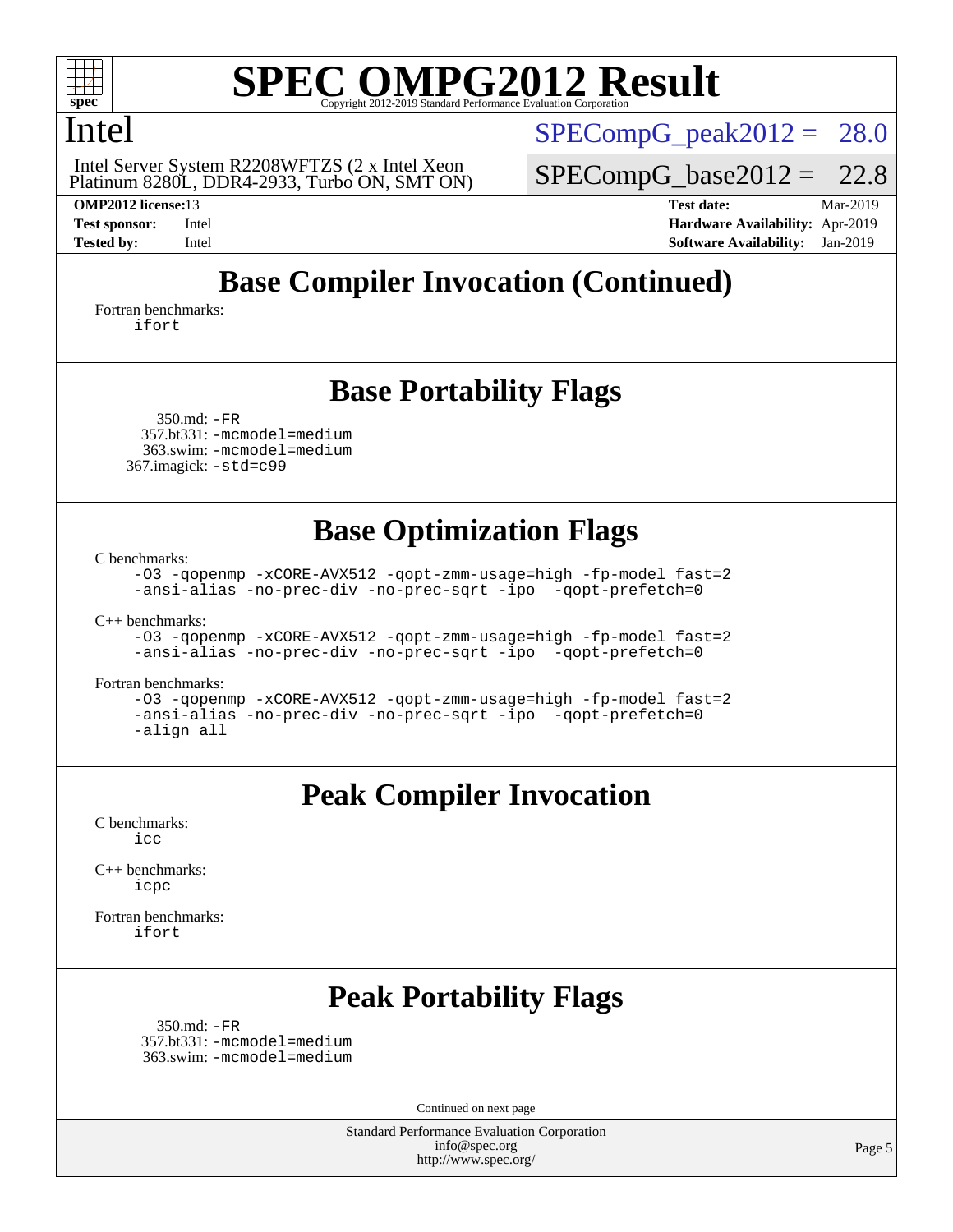

#### Intel

 Platinum 8280L, DDR4-2933, Turbo ON, SMT ON) Intel Server System R2208WFTZS (2 x Intel Xeon

 $SPECompG<sub>peak2012</sub> = 28.0$ 

 $SPECompG_base2012 = 22.8$  $SPECompG_base2012 = 22.8$ 

**[OMP2012 license:](http://www.spec.org/auto/omp2012/Docs/result-fields.html#OMP2012license)**13 **[Test date:](http://www.spec.org/auto/omp2012/Docs/result-fields.html#Testdate)** Mar-2019 **[Test sponsor:](http://www.spec.org/auto/omp2012/Docs/result-fields.html#Testsponsor)** Intel **[Hardware Availability:](http://www.spec.org/auto/omp2012/Docs/result-fields.html#HardwareAvailability)** Apr-2019 **[Tested by:](http://www.spec.org/auto/omp2012/Docs/result-fields.html#Testedby)** Intel **[Software Availability:](http://www.spec.org/auto/omp2012/Docs/result-fields.html#SoftwareAvailability)** Jan-2019

## **[Peak Portability Flags \(Continued\)](http://www.spec.org/auto/omp2012/Docs/result-fields.html#PeakPortabilityFlags)**

367.imagick: [-std=c99](http://www.spec.org/omp2012/results/res2019q2/omp2012-20190327-00178.flags.html#user_peakCPORTABILITY367_imagick_f-std_2ec6533b6e06f1c4a6c9b78d9e9cde24)

## **[Peak Optimization Flags](http://www.spec.org/auto/omp2012/Docs/result-fields.html#PeakOptimizationFlags)**

Standard Performance Evaluation Corporation [info@spec.org](mailto:info@spec.org) [C benchmarks](http://www.spec.org/auto/omp2012/Docs/result-fields.html#Cbenchmarks): 352.nab: [-O3](http://www.spec.org/omp2012/results/res2019q2/omp2012-20190327-00178.flags.html#user_peakOPTIMIZE352_nab_f-O3) [-qopenmp](http://www.spec.org/omp2012/results/res2019q2/omp2012-20190327-00178.flags.html#user_peakOPTIMIZE352_nab_f-qopenmp) [-xCORE-AVX512](http://www.spec.org/omp2012/results/res2019q2/omp2012-20190327-00178.flags.html#user_peakOPTIMIZE352_nab_f-xCORE-AVX512) [-qopt-zmm-usage=high](http://www.spec.org/omp2012/results/res2019q2/omp2012-20190327-00178.flags.html#user_peakOPTIMIZE352_nab_f-qopt-zmm-usage_213d857421e75f2db2f896f7900465fb) [-fp-model fast=2](http://www.spec.org/omp2012/results/res2019q2/omp2012-20190327-00178.flags.html#user_peakOPTIMIZE352_nab_f-fp-model_a7fb8ccb7275e23f0079632c153cfcab) [-fno-alias](http://www.spec.org/omp2012/results/res2019q2/omp2012-20190327-00178.flags.html#user_peakOPTIMIZE352_nab_f-no-alias_694e77f6c5a51e658e82ccff53a9e63a) [-no-prec-div](http://www.spec.org/omp2012/results/res2019q2/omp2012-20190327-00178.flags.html#user_peakOPTIMIZE352_nab_f-no-prec-div) [-no-prec-sqrt](http://www.spec.org/omp2012/results/res2019q2/omp2012-20190327-00178.flags.html#user_peakOPTIMIZE352_nab_f-no-prec-sqrt) [-ipo](http://www.spec.org/omp2012/results/res2019q2/omp2012-20190327-00178.flags.html#user_peakOPTIMIZE352_nab_f-ipo_84062ab53814f613187d02344b8f49a7) [-qopt-prefetch=0](http://www.spec.org/omp2012/results/res2019q2/omp2012-20190327-00178.flags.html#user_peakOPTIMIZE352_nab_f-qopt-prefetch_ce172c705aa924d14c76f32fff3f4886) 358.botsalgn: [-O3](http://www.spec.org/omp2012/results/res2019q2/omp2012-20190327-00178.flags.html#user_peakOPTIMIZE358_botsalgn_f-O3) [-qopenmp](http://www.spec.org/omp2012/results/res2019q2/omp2012-20190327-00178.flags.html#user_peakOPTIMIZE358_botsalgn_f-qopenmp) [-xCORE-AVX512](http://www.spec.org/omp2012/results/res2019q2/omp2012-20190327-00178.flags.html#user_peakOPTIMIZE358_botsalgn_f-xCORE-AVX512) [-qopt-zmm-usage=high](http://www.spec.org/omp2012/results/res2019q2/omp2012-20190327-00178.flags.html#user_peakOPTIMIZE358_botsalgn_f-qopt-zmm-usage_213d857421e75f2db2f896f7900465fb) [-fp-model fast=2](http://www.spec.org/omp2012/results/res2019q2/omp2012-20190327-00178.flags.html#user_peakOPTIMIZE358_botsalgn_f-fp-model_a7fb8ccb7275e23f0079632c153cfcab) [-fno-alias](http://www.spec.org/omp2012/results/res2019q2/omp2012-20190327-00178.flags.html#user_peakOPTIMIZE358_botsalgn_f-no-alias_694e77f6c5a51e658e82ccff53a9e63a) [-no-prec-div](http://www.spec.org/omp2012/results/res2019q2/omp2012-20190327-00178.flags.html#user_peakOPTIMIZE358_botsalgn_f-no-prec-div) [-no-prec-sqrt](http://www.spec.org/omp2012/results/res2019q2/omp2012-20190327-00178.flags.html#user_peakOPTIMIZE358_botsalgn_f-no-prec-sqrt) 359.botsspar: Same as 358.botsalgn 367.imagick: [-O3](http://www.spec.org/omp2012/results/res2019q2/omp2012-20190327-00178.flags.html#user_peakOPTIMIZE367_imagick_f-O3) [-qopenmp](http://www.spec.org/omp2012/results/res2019q2/omp2012-20190327-00178.flags.html#user_peakOPTIMIZE367_imagick_f-qopenmp) [-xCORE-AVX512](http://www.spec.org/omp2012/results/res2019q2/omp2012-20190327-00178.flags.html#user_peakOPTIMIZE367_imagick_f-xCORE-AVX512) [-qopt-zmm-usage=high](http://www.spec.org/omp2012/results/res2019q2/omp2012-20190327-00178.flags.html#user_peakOPTIMIZE367_imagick_f-qopt-zmm-usage_213d857421e75f2db2f896f7900465fb) [-fp-model fast=2](http://www.spec.org/omp2012/results/res2019q2/omp2012-20190327-00178.flags.html#user_peakOPTIMIZE367_imagick_f-fp-model_a7fb8ccb7275e23f0079632c153cfcab) [-fno-alias](http://www.spec.org/omp2012/results/res2019q2/omp2012-20190327-00178.flags.html#user_peakOPTIMIZE367_imagick_f-no-alias_694e77f6c5a51e658e82ccff53a9e63a) [-no-prec-div](http://www.spec.org/omp2012/results/res2019q2/omp2012-20190327-00178.flags.html#user_peakOPTIMIZE367_imagick_f-no-prec-div) [-no-prec-sqrt](http://www.spec.org/omp2012/results/res2019q2/omp2012-20190327-00178.flags.html#user_peakOPTIMIZE367_imagick_f-no-prec-sqrt) [-ipo](http://www.spec.org/omp2012/results/res2019q2/omp2012-20190327-00178.flags.html#user_peakOPTIMIZE367_imagick_f-ipo) 372.smithwa: Same as 352.nab [C++ benchmarks:](http://www.spec.org/auto/omp2012/Docs/result-fields.html#CXXbenchmarks) [-O3](http://www.spec.org/omp2012/results/res2019q2/omp2012-20190327-00178.flags.html#user_CXXpeak_f-O3) [-qopenmp](http://www.spec.org/omp2012/results/res2019q2/omp2012-20190327-00178.flags.html#user_CXXpeak_f-qopenmp) [-xCORE-AVX512](http://www.spec.org/omp2012/results/res2019q2/omp2012-20190327-00178.flags.html#user_CXXpeak_f-xCORE-AVX512) [-fp-model fast=2](http://www.spec.org/omp2012/results/res2019q2/omp2012-20190327-00178.flags.html#user_CXXpeak_f-fp-model_a7fb8ccb7275e23f0079632c153cfcab) [-fno-alias](http://www.spec.org/omp2012/results/res2019q2/omp2012-20190327-00178.flags.html#user_CXXpeak_f-no-alias_694e77f6c5a51e658e82ccff53a9e63a) [-no-prec-div](http://www.spec.org/omp2012/results/res2019q2/omp2012-20190327-00178.flags.html#user_CXXpeak_f-no-prec-div) [-no-prec-sqrt](http://www.spec.org/omp2012/results/res2019q2/omp2012-20190327-00178.flags.html#user_CXXpeak_f-no-prec-sqrt) [-qopt-prefetch=1](http://www.spec.org/omp2012/results/res2019q2/omp2012-20190327-00178.flags.html#user_CXXpeak_f-qopt-prefetch_9097ad9b78e4401c727c33237ff25d7e) [Fortran benchmarks](http://www.spec.org/auto/omp2012/Docs/result-fields.html#Fortranbenchmarks): 350.md: [-O3](http://www.spec.org/omp2012/results/res2019q2/omp2012-20190327-00178.flags.html#user_peakOPTIMIZE350_md_f-O3) [-qopenmp](http://www.spec.org/omp2012/results/res2019q2/omp2012-20190327-00178.flags.html#user_peakOPTIMIZE350_md_f-qopenmp) [-xCORE-AVX512](http://www.spec.org/omp2012/results/res2019q2/omp2012-20190327-00178.flags.html#user_peakOPTIMIZE350_md_f-xCORE-AVX512) [-qopt-zmm-usage=high](http://www.spec.org/omp2012/results/res2019q2/omp2012-20190327-00178.flags.html#user_peakOPTIMIZE350_md_f-qopt-zmm-usage_213d857421e75f2db2f896f7900465fb) [-fp-model fast=2](http://www.spec.org/omp2012/results/res2019q2/omp2012-20190327-00178.flags.html#user_peakOPTIMIZE350_md_f-fp-model_a7fb8ccb7275e23f0079632c153cfcab) [-fno-alias](http://www.spec.org/omp2012/results/res2019q2/omp2012-20190327-00178.flags.html#user_peakOPTIMIZE350_md_f-no-alias_694e77f6c5a51e658e82ccff53a9e63a) [-no-prec-div](http://www.spec.org/omp2012/results/res2019q2/omp2012-20190327-00178.flags.html#user_peakOPTIMIZE350_md_f-no-prec-div) [-no-prec-sqrt](http://www.spec.org/omp2012/results/res2019q2/omp2012-20190327-00178.flags.html#user_peakOPTIMIZE350_md_f-no-prec-sqrt) [-ipo](http://www.spec.org/omp2012/results/res2019q2/omp2012-20190327-00178.flags.html#user_peakOPTIMIZE350_md_f-ipo_84062ab53814f613187d02344b8f49a7) [-qopt-prefetch=0](http://www.spec.org/omp2012/results/res2019q2/omp2012-20190327-00178.flags.html#user_peakOPTIMIZE350_md_f-qopt-prefetch_ce172c705aa924d14c76f32fff3f4886) [-align all](http://www.spec.org/omp2012/results/res2019q2/omp2012-20190327-00178.flags.html#user_peakFOPTIMIZE350_md_f-align_1ebfa66158b49aff21b037afc4046011) 351.bwaves: [-O3](http://www.spec.org/omp2012/results/res2019q2/omp2012-20190327-00178.flags.html#user_peakOPTIMIZE351_bwaves_f-O3) [-qopenmp](http://www.spec.org/omp2012/results/res2019q2/omp2012-20190327-00178.flags.html#user_peakOPTIMIZE351_bwaves_f-qopenmp) [-xCORE-AVX512](http://www.spec.org/omp2012/results/res2019q2/omp2012-20190327-00178.flags.html#user_peakOPTIMIZE351_bwaves_f-xCORE-AVX512) [-qopt-zmm-usage=high](http://www.spec.org/omp2012/results/res2019q2/omp2012-20190327-00178.flags.html#user_peakOPTIMIZE351_bwaves_f-qopt-zmm-usage_213d857421e75f2db2f896f7900465fb) [-fp-model fast=2](http://www.spec.org/omp2012/results/res2019q2/omp2012-20190327-00178.flags.html#user_peakOPTIMIZE351_bwaves_f-fp-model_a7fb8ccb7275e23f0079632c153cfcab) [-fno-alias](http://www.spec.org/omp2012/results/res2019q2/omp2012-20190327-00178.flags.html#user_peakOPTIMIZE351_bwaves_f-no-alias_694e77f6c5a51e658e82ccff53a9e63a) [-no-prec-div](http://www.spec.org/omp2012/results/res2019q2/omp2012-20190327-00178.flags.html#user_peakOPTIMIZE351_bwaves_f-no-prec-div) [-no-prec-sqrt](http://www.spec.org/omp2012/results/res2019q2/omp2012-20190327-00178.flags.html#user_peakOPTIMIZE351_bwaves_f-no-prec-sqrt) [-ipo](http://www.spec.org/omp2012/results/res2019q2/omp2012-20190327-00178.flags.html#user_peakOPTIMIZE351_bwaves_f-ipo_84062ab53814f613187d02344b8f49a7) [-qopt-prefetch=2](http://www.spec.org/omp2012/results/res2019q2/omp2012-20190327-00178.flags.html#user_peakOPTIMIZE351_bwaves_f-qopt-prefetch_5dd8eff5680869f15030b88dfb173050) [-align all](http://www.spec.org/omp2012/results/res2019q2/omp2012-20190327-00178.flags.html#user_peakFOPTIMIZE351_bwaves_f-align_1ebfa66158b49aff21b037afc4046011) 357.bt331: [-O3](http://www.spec.org/omp2012/results/res2019q2/omp2012-20190327-00178.flags.html#user_peakOPTIMIZE357_bt331_f-O3) [-qopenmp](http://www.spec.org/omp2012/results/res2019q2/omp2012-20190327-00178.flags.html#user_peakOPTIMIZE357_bt331_f-qopenmp) [-xCORE-AVX512](http://www.spec.org/omp2012/results/res2019q2/omp2012-20190327-00178.flags.html#user_peakOPTIMIZE357_bt331_f-xCORE-AVX512) [-qopt-zmm-usage=high](http://www.spec.org/omp2012/results/res2019q2/omp2012-20190327-00178.flags.html#user_peakOPTIMIZE357_bt331_f-qopt-zmm-usage_213d857421e75f2db2f896f7900465fb) [-fp-model fast=2](http://www.spec.org/omp2012/results/res2019q2/omp2012-20190327-00178.flags.html#user_peakOPTIMIZE357_bt331_f-fp-model_a7fb8ccb7275e23f0079632c153cfcab) [-fno-alias](http://www.spec.org/omp2012/results/res2019q2/omp2012-20190327-00178.flags.html#user_peakOPTIMIZE357_bt331_f-no-alias_694e77f6c5a51e658e82ccff53a9e63a) [-no-prec-div](http://www.spec.org/omp2012/results/res2019q2/omp2012-20190327-00178.flags.html#user_peakOPTIMIZE357_bt331_f-no-prec-div) [-no-prec-sqrt](http://www.spec.org/omp2012/results/res2019q2/omp2012-20190327-00178.flags.html#user_peakOPTIMIZE357_bt331_f-no-prec-sqrt) [-ipo](http://www.spec.org/omp2012/results/res2019q2/omp2012-20190327-00178.flags.html#user_peakOPTIMIZE357_bt331_f-ipo_84062ab53814f613187d02344b8f49a7) [-qopt-prefetch=1](http://www.spec.org/omp2012/results/res2019q2/omp2012-20190327-00178.flags.html#user_peakOPTIMIZE357_bt331_f-qopt-prefetch_9097ad9b78e4401c727c33237ff25d7e) [-align all](http://www.spec.org/omp2012/results/res2019q2/omp2012-20190327-00178.flags.html#user_peakFOPTIMIZE357_bt331_f-align_1ebfa66158b49aff21b037afc4046011) 360.ilbdc: [-O3](http://www.spec.org/omp2012/results/res2019q2/omp2012-20190327-00178.flags.html#user_peakOPTIMIZE360_ilbdc_f-O3) [-qopenmp](http://www.spec.org/omp2012/results/res2019q2/omp2012-20190327-00178.flags.html#user_peakOPTIMIZE360_ilbdc_f-qopenmp) [-xCORE-AVX512](http://www.spec.org/omp2012/results/res2019q2/omp2012-20190327-00178.flags.html#user_peakOPTIMIZE360_ilbdc_f-xCORE-AVX512) [-qopt-zmm-usage=high](http://www.spec.org/omp2012/results/res2019q2/omp2012-20190327-00178.flags.html#user_peakOPTIMIZE360_ilbdc_f-qopt-zmm-usage_213d857421e75f2db2f896f7900465fb) [-fp-model fast=2](http://www.spec.org/omp2012/results/res2019q2/omp2012-20190327-00178.flags.html#user_peakOPTIMIZE360_ilbdc_f-fp-model_a7fb8ccb7275e23f0079632c153cfcab) [-fno-alias](http://www.spec.org/omp2012/results/res2019q2/omp2012-20190327-00178.flags.html#user_peakOPTIMIZE360_ilbdc_f-no-alias_694e77f6c5a51e658e82ccff53a9e63a) [-no-prec-div](http://www.spec.org/omp2012/results/res2019q2/omp2012-20190327-00178.flags.html#user_peakOPTIMIZE360_ilbdc_f-no-prec-div) [-no-prec-sqrt](http://www.spec.org/omp2012/results/res2019q2/omp2012-20190327-00178.flags.html#user_peakOPTIMIZE360_ilbdc_f-no-prec-sqrt) [-ipo](http://www.spec.org/omp2012/results/res2019q2/omp2012-20190327-00178.flags.html#user_peakOPTIMIZE360_ilbdc_f-ipo_84062ab53814f613187d02344b8f49a7) [-qopt-prefetch=4](http://www.spec.org/omp2012/results/res2019q2/omp2012-20190327-00178.flags.html#user_peakOPTIMIZE360_ilbdc_f-qopt-prefetch_45f10e083f30a80e5aadab0211b1bca7) [-align all](http://www.spec.org/omp2012/results/res2019q2/omp2012-20190327-00178.flags.html#user_peakFOPTIMIZE360_ilbdc_f-align_1ebfa66158b49aff21b037afc4046011) 362.fma3d: Same as 350.md 363.swim: [-O3](http://www.spec.org/omp2012/results/res2019q2/omp2012-20190327-00178.flags.html#user_peakOPTIMIZE363_swim_f-O3) [-qopenmp](http://www.spec.org/omp2012/results/res2019q2/omp2012-20190327-00178.flags.html#user_peakOPTIMIZE363_swim_f-qopenmp) [-xCORE-AVX512](http://www.spec.org/omp2012/results/res2019q2/omp2012-20190327-00178.flags.html#user_peakOPTIMIZE363_swim_f-xCORE-AVX512) [-qopt-zmm-usage=high](http://www.spec.org/omp2012/results/res2019q2/omp2012-20190327-00178.flags.html#user_peakOPTIMIZE363_swim_f-qopt-zmm-usage_213d857421e75f2db2f896f7900465fb) [-fp-model fast=2](http://www.spec.org/omp2012/results/res2019q2/omp2012-20190327-00178.flags.html#user_peakOPTIMIZE363_swim_f-fp-model_a7fb8ccb7275e23f0079632c153cfcab) [-no-prec-div](http://www.spec.org/omp2012/results/res2019q2/omp2012-20190327-00178.flags.html#user_peakOPTIMIZE363_swim_f-no-prec-div) [-no-prec-sqrt](http://www.spec.org/omp2012/results/res2019q2/omp2012-20190327-00178.flags.html#user_peakOPTIMIZE363_swim_f-no-prec-sqrt) [-fno-alias](http://www.spec.org/omp2012/results/res2019q2/omp2012-20190327-00178.flags.html#user_peakOPTIMIZE363_swim_f-no-alias_694e77f6c5a51e658e82ccff53a9e63a) [-qopt-malloc-options=3](http://www.spec.org/omp2012/results/res2019q2/omp2012-20190327-00178.flags.html#user_peakOPTIMIZE363_swim_f-qopt-malloc-options_0fcb435012e78f27d57f473818e45fe4) [-ipo](http://www.spec.org/omp2012/results/res2019q2/omp2012-20190327-00178.flags.html#user_peakOPTIMIZE363_swim_f-ipo_84062ab53814f613187d02344b8f49a7) [-qopt-prefetch=0](http://www.spec.org/omp2012/results/res2019q2/omp2012-20190327-00178.flags.html#user_peakOPTIMIZE363_swim_f-qopt-prefetch_ce172c705aa924d14c76f32fff3f4886) [-align all](http://www.spec.org/omp2012/results/res2019q2/omp2012-20190327-00178.flags.html#user_peakFOPTIMIZE363_swim_f-align_1ebfa66158b49aff21b037afc4046011) Continued on next page

<http://www.spec.org/>